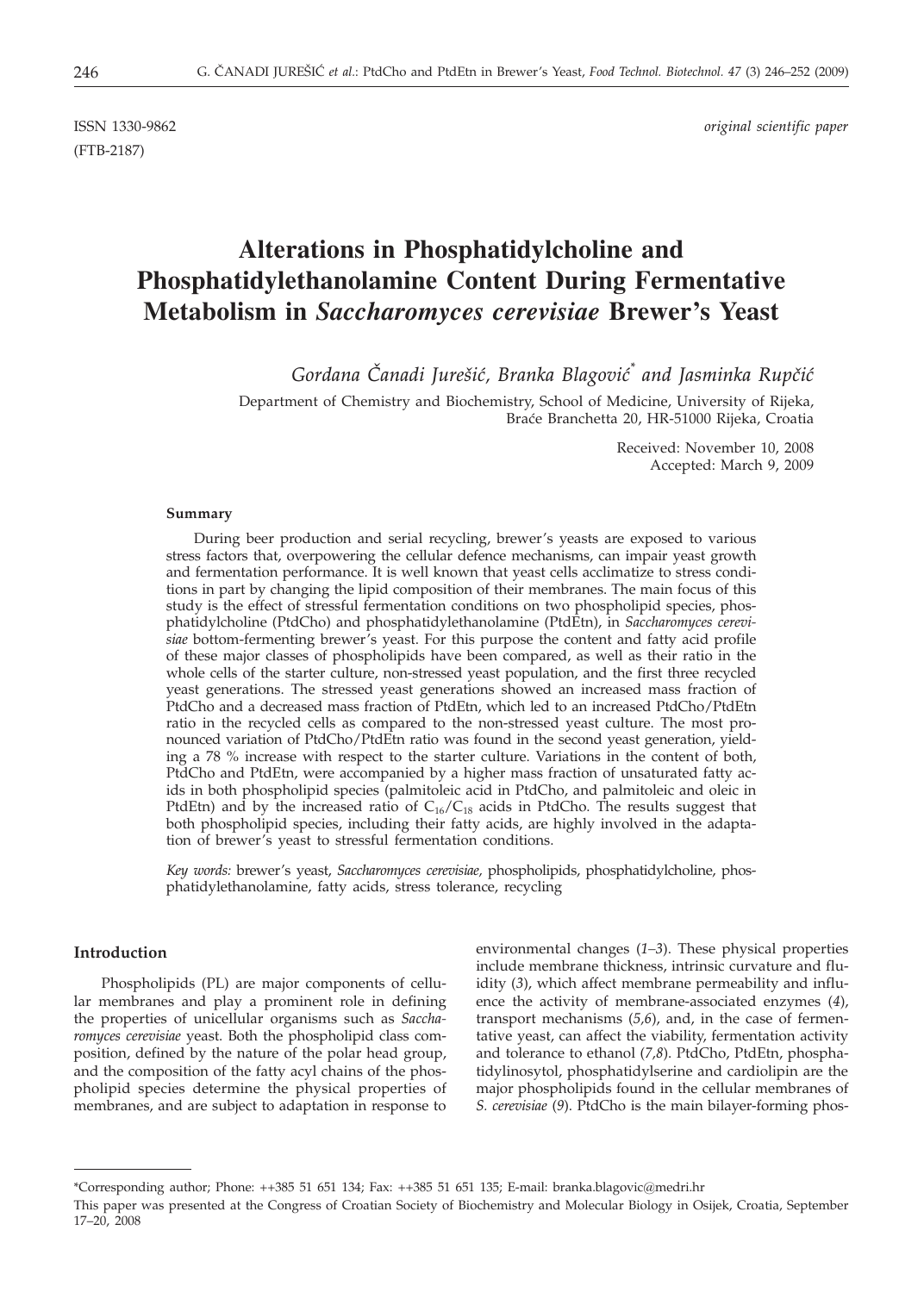pholipid species because of its large head group and its cylindrical shape, which makes it ideally suited for preserving membrane integrity. In contrast, PtdEtn with its small head group and its cone-like shape is a phospholipid that forms nonbilayer structures (*10,11*). The shortening and increased saturation of the PtdEtn acyl chain were shown to decrease the nonbilayer propensity of PtdEtn (*12*). It was suggested that by changing the Ptd-Cho/PtdEtn ratio the yeast cells adjust membrane properties according to the environmental conditions (*11,12*).

*S. cerevisiae* commonly undergoes stress conditions in its natural environment or during various biotechnological applications. The yeast has developed the ability to cope with a variety of stressors (*e.g*. temperature shifts, oxygen deprivation or high ethanol level) using different mechanisms, including changing the lipid profile of its membranes and consequently their physical properties such as fluidity and permeability (*2,13–15*). For example, when *S. cerevisiae* cells are subjected to temperature shifts they adapt by increasing the level of unsaturated fatty acids in membranes (*16*). Cells grown under anaerobiosis have a lower level of unsaturated fatty acids than cells grown aerobically, but the anaerobically grown cells exhibit higher membrane fluidity (*17*). Furthermore, aerobic cells with membranes enriched in palmitoleic and oleic acids exhibit higher resistance to both heat and oxidative stress, while in the case of anaerobically grown cells, the most stress resistant ones have membranes enriched in saturated fatty acids (*18*). An increase in the mass fraction of ergosterol and unsaturated fatty acid levels in membrane lipids increases ethanol tolerance (*19,20*). Chi and Arneborg (*21*) found that a more ethanol-tolerant strain of *S. cerevisiae* had a higher ergosterol/phospholipid ratio and a higher mass fraction of PtdCho.

Whereas the impact of several stress factors on lipid composition of *S. cerevisiae* under laboratory growth conditions is known rather well, as mentioned above, alternations in the lipid composition induced by the conditions during industrial processes such as beer fermentation are still obscure. Indeed, when brewing strains of *S. cerevisiae* convert the malt wort into beer, they are, in fact, simultaneously and sequentially exposed to various stress factors during fermentation and repeated fermentation cycles including nutrient and oxygen limitation, high ethanol levels at the end of fermentations, pH/ temperature fluctuations, and osmotic stress (*22*). For beer production, brewer's yeast must be able to respond to these stress conditions without significant viability loss (*23*). In addition, when yeast is repeatedly used for a series of primary fermentations (recycling in the brewery), the yeast cells are continually transferred from the growth cycle to the stationary phase and back to the growth cycle.

The aim of this study is to determine the effect of the accumulation of several stress factors during fermentation cycle and recycling of yeast cells on phospholipid composition, particularly PtdCho and PtdEtn species, and to clarify if their ratio is involved in the stress tolerance. To address this question, non-stressed starter yeast culture and three recycled yeast generations exposed to stress during beer production in batch fermentation have been used.

# **Materials and Methods**

#### *Yeast strain*

The bottom-fermenting brewer's yeast or lager beer yeast of the species *S. cerevisiae* deposited in the Collection of Microorganisms of the University of Weinstephan, Munich, Germany was kindly provided from the brewery BUP, Buzet, Croatia. Aerobically propagated starter culture (designated the zero yeast generation) and cultures of the first three recycled yeast generations (the 1st, 2nd and 3rd) grown in anaerobic fermentations were analysed.

#### *Lipid extraction*

The biomass was washed three times with 0.1 %  $NaHCO<sub>3</sub>$  in order to eliminate bitter components of hops. To ensure efficient lipid extraction, yeast cells were transformed into spheroplasts by digestion of the cell wall using Zymolyase® (Seikagaku, Tokyo, Japan).

For the preparation of spheroplasts, modified method originally developed for the isolation of mitochondria (*24*) was used. Total lipids were extracted from the spheroplasts according to the method of Folch *et al.* (*25*) and determined gravimetrically.

#### *Phospholipid analysis*

Total phospholipids (TPLs) were determined in total lipid extract spectrophotometrically as inorganic phosphorus according to the method of Broekhuyse (*26*). Samples of total lipid extracts were digested with the mixture of  $H_2SO_4$  and  $HClO_4$  in a volume ratio of 9:1 for 30 min at 180 °C under reflux in a thermo block. The intensity of blue colour developed by ammonium molybdate and 8-anilino-1-naphthalenesulphonic acid was measured at 830 nm.  $KH_2PO_4$  was used as standard, and the concentration of TPLs was calculated by multiplying mass concentration of phosphorus by 25. PL classes were separated by two-dimensional thin layer chromatography on silica gel 60 plates,  $20 \times 20$  cm, 0.2 mm. Chloroform/methanol/ammonia (in a volume ratio of 13:7:1) was used as the first solvent system and chloroform/acetone/methanol/acetic acid/water (in a volume ratio of 10:4:2:2:1) as the second one. PLs were visualised by iodine staining, scraped off the plate and quantified the same way as TPLs, using factor 24.2, while for phosphatidylinositol factor 27.1 was used.

# *Fatty acid analysis*

Fatty acid (FA) composition was determined by GC analysis of the corresponding methyl esters obtained by acid methanolysis of lipid extracts with  $BF_3/methanol$ . GC analyses of FA methyl esters were carried out using an Auto System XL from Perkin-Elmer with flame ionization detector (FID), capillary column SP-2330 (30 m  $\times$ 0.32 mm $\times$ 0.2 µm), Supelco, USA, and helium with split injection (100:1) as a carrier gas. The analyses were carried out in programmed temperature mode from 140 to 220 °C at 5 °C/min and then isothermally for 25 min. The injector temperature was 300 °C and the detector 350 °C. For data acquisition, Chromatography Software from Perkin-Elmer Nelson (Turbochrom 4) was used. The results were expressed as mass fractions of individ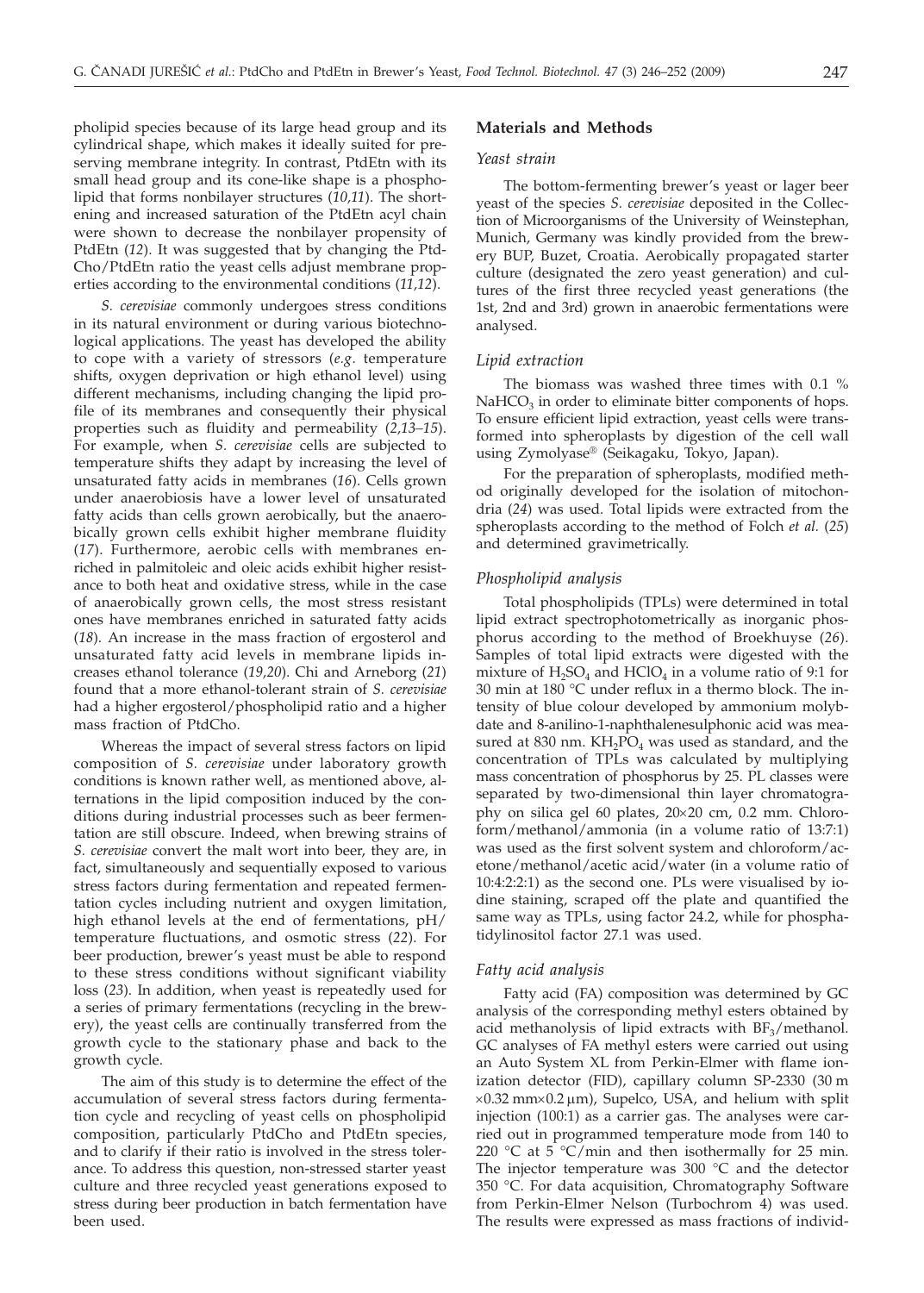ual FA in total FAs. The degree of unsaturation is expressed as unsaturation index (UI) calculated as follows:

$$
UI=(w(monoenoic fatty acids)++2w(dienoic fatty acids))/100
$$
 /1/

#### *Statistical analysis*

The data were analysed using software Statistica, v. 7.0. Statistical significance was calculated by Mann-Whitney *U* test. Data were expressed as mean±standard deviation. The results were considered statistically significant at p<0.05.

## **Results and Discussion**

# *Phospholipid content and composition*

Cell phospholipids accounted for 34–37 % of total cell lipids, which is in accordance with the data published for brewer's yeasts (*27,28*). The main phospholipid constituents of all analysed yeast generations were PtdCho and PtdEtn, accounting for 32–44 and 22–28 mass percentage of total PLs, respectively (Fig. 1), followed by anionic phospholipids phosphatidylinositol, phosphatidylserine, cardiolipin and phosphatidic acid (data not shown).



**Fig. 1.** The mass fractions of PtdCho and PtdEtn in the starter culture and first three recycled yeast generations. The results represent the mean value of at least three independent experiments performed in duplicate; error bars represent standard deviation; \*significantly different from the zero generation (Mann-Whitney *U* test, p<0.05)

Considerable variations in the PtdCho and PtdEtn content were observed comparing recycled yeast generations to the referent, non-stressed yeast population (Fig. 1). The mass fraction of PtdCho markedly increased in recycled yeast generations, accounting for more than 40 % of the total PLs in the 2nd and 3rd yeast generations, while the mass fraction of PtdEtn significantly decreased in the recycled generations. The most prominent variations of both phospholipid species were between the zero and first recycled generation. Furthermore, the level of PtdCho showed a slight decrease in the 3rd generation, while the PtdEtn level, which was reversed, showed a slight concomitant increase.

PL composition of yeast generations individually was in agreement with the literature data for laboratory strains of *S. cerevisiae* (*29*) regarding the order of the main PL classes. However, our results differed significantly from the data published for two industrial strains of brewer's yeast grown aerobically in the laboratory conditions and harvested in the exponential phase (*27*). As for PtdCho and PtdEtn, Vendramin-Pintar *et al*. (*27*) found that the amount of PtdEtn is as high as the amount of PtdCho. Significant differences between the mass fractions of PtdCho and PtdEtn found in our study can be attributed to the different yeast strain and growth conditions, but also to the different growth phase (*30*). According to some authors, an increased concentration of PtdCho correlates with an increased ethanol tolerance (*21,27*), which supports our results regarding recycled yeast populations exposed to high ethanol levels. Mass fraction profile of PtdCho had a characteristic arch shape with the value in the 3rd generation shifting towards the value in the zero generation, which was aerobically propagated. The profile of PtdEtn followed the same shape, only reversed. Taking into consideration that the 3rd generation is preferred in many breweries, such characteristic shift could be attributed to the adaptation to stressful conditions, which the brewer's yeast has developed with recycling. Because of their highly interconnected metabolic pathways, the reversed profiles suggest the involvement of both species in the same adaptive mechanism, possibly the one hypothesised by de Kruijff (*11*). According to de Kruijff, the cells adjust their membrane properties to environmental conditions, among other mechanisms, by changing the ratio of PtdCho/PtdEtn. PtdCho is a major bilayer-forming lipid because of its large head group that gives a cylindrical shape to its molecule. On the other hand, PtdEtn characterized by a small head group and its cone-like shape is a lipid forming nonbilayer structures. An increase in the synthesis of PtdCho results in a more stable bilayer, while its decrease results in the loose packing found in disordered membranes. In addition, due to the different molecular shape, PtdCho and PtdEtn have a different influence on the conformation of transmembrane proteins and consequently on the membrane organization and function (*11,12*).

Literature data for the PtdCho/PtdEtn ratio in the whole cells of *S. cerevisiae* differ quite a lot depending on the strain, growth phase and growth media (*21,27, 28,30,31*). In the aerobically propagated starter culture analysed in our study, the ratio of PtdCho/PtdEtn was only slightly higher than in the brewer's yeasts analyzed by Chi and Arneborg (*21*) and Vendramin-Pintar *et al*. (*27*) (1.1 *vs*. 0.9 and 1.0, respectively). However, it was significantly higher in all recycled generations (Fig. 2), which is in agreement with our previously reported results for recycled brewer's yeast of another industrial strain (*28*). High PtdCho/PtdEtn ratio indicates the formation of a compact, more stable membrane bilayer induced by changes in extracellular conditions during beer fermentation. Partially, it was due to the growth in a medium containing ethanol, since such alterations have been recognized as one of the ways in which yeast cells enhance ethanol tolerance. According to Chi and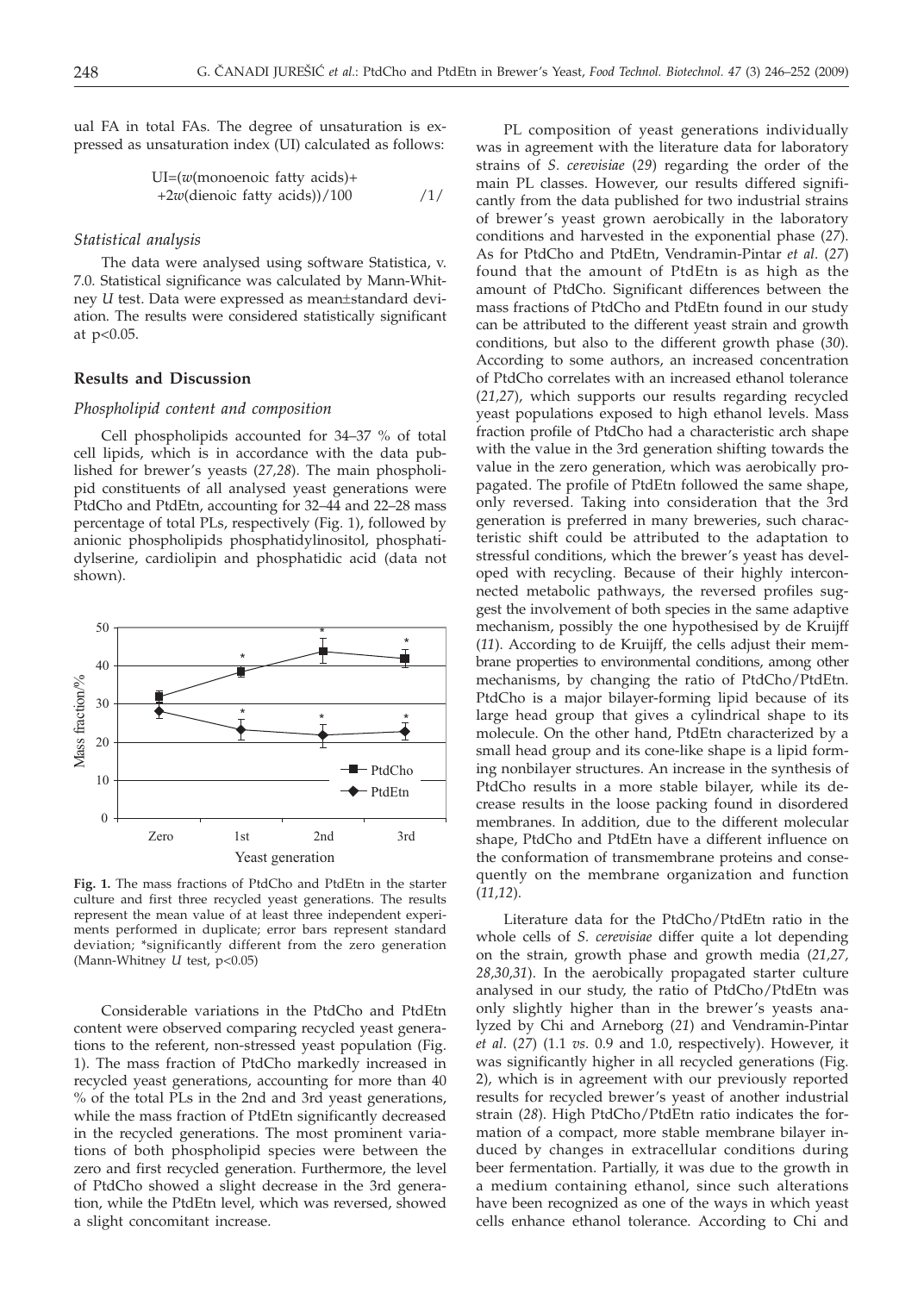

**Fig. 2.** The mass ratio of PtdCho/PtdEtn in the starter culture and the first three recycled generations. The results represent the mean value of at least three independent experiments performed in duplicate; error bars represent standard deviation; \*significantly different from the zero generation (Mann-Whitney *U* test, p<0.05)

Arneborg (*21*), the more ethanol-tolerant strain contains a higher mass fraction of PtdCho and a lower mass fraction of PtdEtn than the less ethanol-tolerant strain, resulting in PtdCho/PtdEtn ratio of 1.5 and 0.9, respectively. Observing the changes in PtdCho/PtdEtn ratio related to the growth phase, Homann *et al*. (*32*) found only small variations. On the contrary, using different growth media and taking into account more time points, Janssen *et al*. (*30*) found significant changes in PL composition during the transition to the stationary phase, including an increased PtdCho level at the expense of the PtdEtn level, which is consistent with our results. The variations of PtdCho/PtdEtn ratio with recycling also form the characteristic arch-shaped profile. It is worth mentioning that some other parameters of the total lipid composition, and even more parameters of the plasma membrane lipid composition of recycled brewer's yeast have similar profile (data not shown).

# *Fatty acid composition of PtdCho and PtdEtn*

In the FA composition of PtdCho and PtdEtn 18 FAs were identified, ranging from  $C_{12}$  to  $C_{26}$ . Mass fractions of those accounting for more than 0.5 % are presented in Tables 1 and 2. Characteristic features of their FA compositions are presented in Table 3.

Fatty acid compositions of PtdCho and PtdEtn were characterised by a high preponderance of  $C_{16}$  acids (68–78 and 76–79 %, respectively), whose mass fractions, at the same time, differed the most between generations. Palmitic acid was the main fatty acid in the starter yeast culture, and palmitoleic  $(C_{16:1})$  in all recycled generations. The increase of  $C_{16:1}$  concentration in recycled generations of both species was considerable, changing from 28 % in the starter culture to 43 % in PtdCho of the 3rd generation, and 33 to 43 % in PtdEtn, respectively. Consequently, unsaturated fatty acids (UFAs) prevailed in all recycled generations of both species. Observed changes were the most expressed between the zero and 1st recycled generation (Table 3). It is worth mentioning that in total fatty acids (TFAs) as well,  $C_{16}$  acids predominate in all generations and UFAs in all recycled generations (data not shown). Since the FA composition of membrane lipids is responsible for the regulation of membrane fluidity and permeability, alterations play an important role in stress tolerance. Therefore, the FA profile depends strongly on the composition of the growth medium and cultivation conditions (*1,33,34*). Since the synthesis of UFAs in *S. cerevisiae* is strictly aerobic (*29*), as well as the synthesis of ergosterol, another essential membrane component, oxygen deprivation has serious consequences on the cell membranes. Under such unfavourable growth conditions, viability and fermentation performance depend on the yeast's adaptive capability. The results of our FA analysis, relating the increased UFAs in the recycled yeast generations that were harvested at the end of anaerobic beer fermentations, seem contradictory, but they can be explained in the following way. Generally, bottom fermenting brewer's yeasts have

Table 1. Fatty acid composition of PtdCho in the zero and first three recycled generations of brewer's yeast

|            | Mass fraction of fatty acids/%<br>Yeast generation |                      |                      |                      |  |  |  |
|------------|----------------------------------------------------|----------------------|----------------------|----------------------|--|--|--|
| Fatty acid |                                                    |                      |                      |                      |  |  |  |
|            | Zero                                               | 1st                  | 2 <sub>nd</sub>      | 3rd                  |  |  |  |
| 12:0       | $0.71 \pm 0.09$                                    | $(0.46 \pm 0.12)^*$  | $(0.40 \pm 0.17)^*$  | $(0.37 \pm 0.03)^*$  |  |  |  |
| 14:0       | $1.02 \pm 0.40$                                    | $0.90 \pm 0.10$      | $0.84 \pm 0.15$      | $0.85 \pm 0.09$      |  |  |  |
| 16:0       | $40.01 \pm 1.35$                                   | $35.55 \pm 3.98$     | $(34.87 \pm 2.14)^*$ | $(34.95 \pm 0.85)^*$ |  |  |  |
| 16:1       | $28.29 \pm 2.90$                                   | $(38.52 \pm 5.01)^*$ | $(40.50 \pm 4.22)^*$ | $(42.58 \pm 1.48)^*$ |  |  |  |
| 17:1       | $0.37 \pm 0.15$                                    | $0.58 \pm 0.06$      | $0.54 \pm 0.24$      | $(0.70 \pm 0.08)^*$  |  |  |  |
| 18:0       | $10.30 \pm 0.76$                                   | $(8.51\pm0.33)^*$    | $8.52 \pm 1.11$      | $(8.24 \pm 0.29)^*$  |  |  |  |
| 18:1       | $10.52 \pm 0.49$                                   | $(8.65 \pm 0.42)^*$  | $9.10 \pm 1.17$      | $(8.77 \pm 0.29)^*$  |  |  |  |
| 18:2       | $2.36 \pm 0.66$                                    | $2.18 \pm 0.88$      | $1.63 \pm 0.49$      | $(0.77 \pm 0.33)^*$  |  |  |  |
| 24:1       | $3.79 \pm 1.30$                                    | $3.00 \pm 1.02$      | $2.19 \pm 1.37$      | $(1.88 \pm 0.20)^*$  |  |  |  |
| 26:1       | $0.96 \pm 0.16$                                    | $(0.30 \pm 0.07)^*$  | $(0.28 \pm 0.10)^*$  | $(0.22 \pm 0.10)^*$  |  |  |  |
| Others     | $1.67 \pm 0.08$                                    | $1.35 \pm 0.05$      | $1.13 \pm 0.03$      | $0.67 \pm 0.02$      |  |  |  |

Mean±SD, calculated on the basis of peak areas; the results represent the mean value of at least three independent experiments performed in duplicate; \*significantly different from the zero generation (Mann-Whitney *U* test, p<0.05)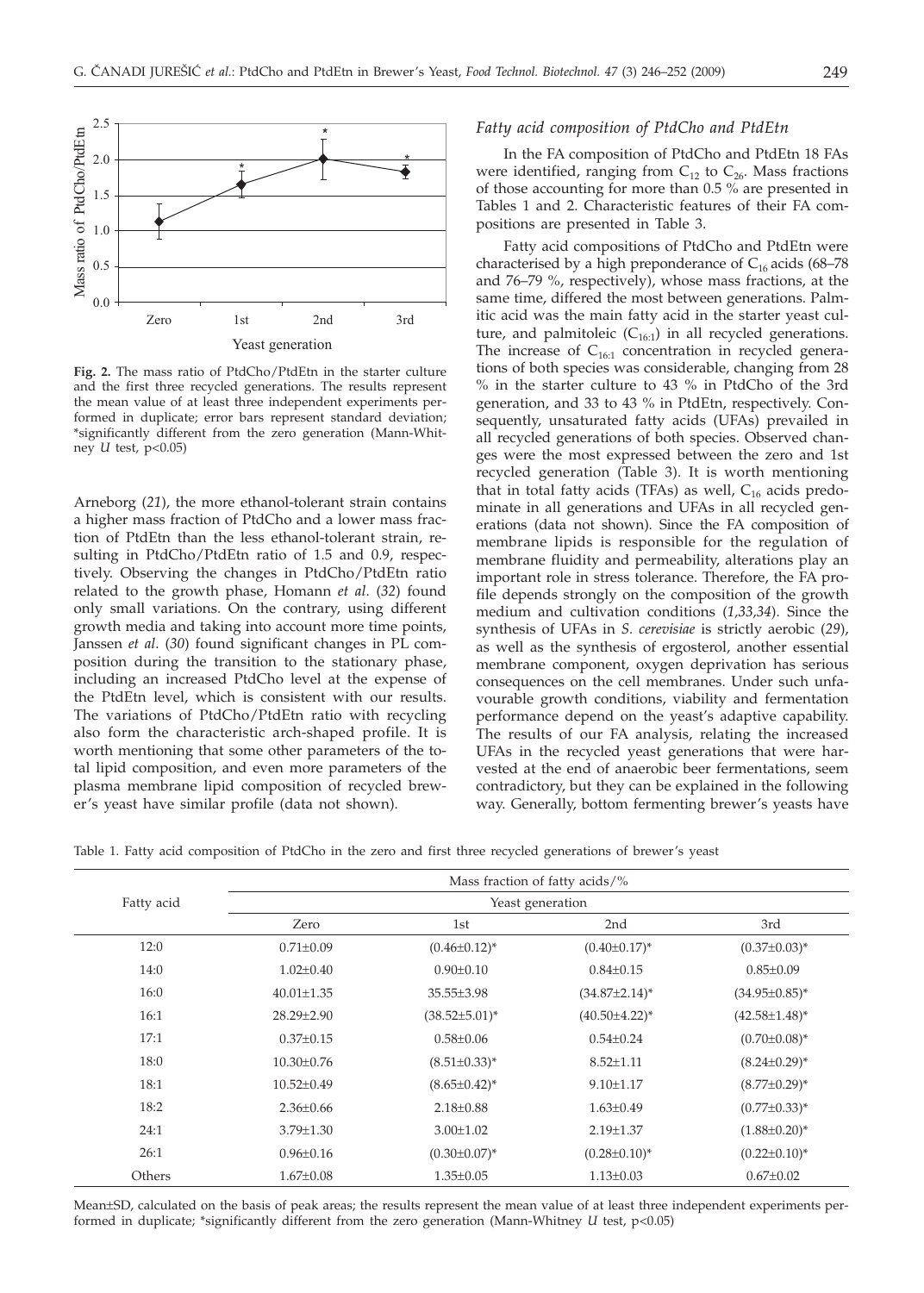|            | Mass fraction of fatty acid/% |                      |                      |                      |  |  |  |
|------------|-------------------------------|----------------------|----------------------|----------------------|--|--|--|
| Fatty acid | Yeast generation              |                      |                      |                      |  |  |  |
|            | Zero                          | 1st                  | 2nd                  | 3rd                  |  |  |  |
| 12:0       | $0.23 \pm 0.04$               | $(0.61 \pm 0.01)^*$  | $(0.08 \pm 0.02)^*$  | $(0.43 \pm 0.15)^*$  |  |  |  |
| 14:0       | $0.73 \pm 0.12$               | $0.64 \pm 0.14$      | $0.60 \pm 0.15$      | $0.57 \pm 0.07$      |  |  |  |
| 16:0       | $43.04 \pm 2.36$              | $(34.66 \pm 0.97)^*$ | $(34.14 \pm 4.76)^*$ | $(35.13 \pm 0.87)^*$ |  |  |  |
| 16:1       | $32.76 \pm 2.62$              | $(42.19 \pm 2.04)^*$ | $(42.66 \pm 4.78)^*$ | $(43.47 \pm 0.29)^*$ |  |  |  |
| 17:1       | $0.26 \pm 0.22$               | $0.32 \pm 0.01$      | $0.21 \pm 0.13$      | $(0.59 \pm 0.09)^*$  |  |  |  |
| 18:0       | $5.53 \pm 1.13$               | $(3.89 \pm 0.36)^*$  | $3.99 \pm 0.93$      | $(3.65 \pm 0.42)^*$  |  |  |  |
| 18:1       | $9.70 \pm 1.62$               | $10.81 \pm 1.79$     | $11.36 \pm 1.32$     | $11.38 \pm 0.51$     |  |  |  |
| 18:2       | $2.33 \pm 1.16$               | $2.77 \pm 0.94$      | $2.67 \pm 1.00$      | $0.95 \pm 0.33$      |  |  |  |
| 24:1       | $3.13 \pm 1.55$               | $2.69 \pm 1.22$      | $2.98 \pm 0.77$      | $3.03 \pm 0.46$      |  |  |  |
| 26:1       | $1.39 \pm 0.42$               | $(0.21 \pm 0.09)^*$  | $(0.24 \pm 0.00)^*$  | $(0.30 \pm 0.05)^*$  |  |  |  |
| Others     | $0.90 \pm 0.08$               | $1.21 \pm 0.09$      | $1.07 \pm 0.05$      | $0.50 \pm 0.02$      |  |  |  |

Table 2. Fatty acid composition of PtdEtn in the zero and first three recycled generations of brewer's yeast

Mean±SD, calculated on the basis of peak areas; the results represent the mean value of at least three independent experiments performed in duplicate; \*significantly different from the zero generation (Mann-Whitney *U* test, p<0.05)

Table 3. Distribution and the relative ratios of some characteristic fatty acid groups of PtdCho and PtdEtn of brewer's yeast in the starter culture and the first three recycled generations

|                     | PtdCho<br>Yeast generation |                  |                  | PtdEtn<br>Yeast generation |                  |                  |                  |            |
|---------------------|----------------------------|------------------|------------------|----------------------------|------------------|------------------|------------------|------------|
|                     |                            |                  |                  |                            |                  |                  |                  |            |
|                     | Zero                       | 1st              | 2 <sub>nd</sub>  | 3rd                        | Zero             | 1st              | 2 <sub>nd</sub>  | 3rd        |
| Saturated           | $52.62 \pm 0.32$           | $45.83 \pm 0.54$ | $45.03 \pm 0.43$ | $44.71 \pm 0.15$           | $49.90 \pm 0.44$ | $40.23 \pm 0.20$ | 39.19±0.67       | 39.90±0.17 |
| Unsaturated         | $46.87 \pm 0.66$           | 53.74±0.93       | 54.78±0.95       | 55.20±0.31                 | 49.86±0.87       | 59.29±0.78       | $60.41 \pm 0.99$ | 59.83±0.21 |
| SFAs/UFAs           | 1.12                       | 0.85             | 0.82             | 0.81                       | 1.0              | 0.68             | 0.65             | 0.67       |
| Unsaturation index  | 0.50                       | 0.56             | 0.57             | 0.56                       | 0.52             | 0.62             | 0.63             | 0.61       |
| $C_{16}$            | $68.30 \pm 2.12$           | 74.06±4.50       | 75.38±3.18       | 77.54±1.17                 | 75.80±2.49       | 76.85±1.51       | 76.80±4.77       | 78.59±0.58 |
| $C_{18}$            | 23.38±0.51                 | 19.37±0.54       | 19.30±0.71       | 17.78±0.23                 | $17.64 \pm 1.00$ | $17.51 \pm 1.02$ | $18.12 \pm 0.81$ | 15.99±0.31 |
| $C_{16}/C_{18}$     | 2.92                       | 3.82             | 3.91             | 4.36                       | 4.30             | 4.39             | 4.24             | 4.92       |
| $C_{16:0}/C_{16:1}$ | 1.41                       | 0.92             | 0.86             | 0.82                       | 1.31             | 0.82             | 0.80             | 0.81       |
| $C_{18:0}/C_{18:X}$ | 0.79                       | 0.81             | 0.79             | 0.86                       | 0.46             | 0.29             | 0.28             | 0.30       |

X – degree of unsaturation; mean±SD calculated on the basis of peak areas, the results represent the mean value of at least three independent experiments performed in duplicate; \*significantly different from the zero generation (Mann-Whitney *U* test, p<0.05)

three options: (*i*) to synthesize the excess of UFAs in the phase of aerobic propagation and at the beginning of each fermentation cycle, when oxygen is still available, and to store them in the form of reserve lipids; (*ii*) to activate transport mechanisms and use exogenous UFAs if they are present in the wort; and (*iii*) to induce hypoxic genes encoding the key enzyme of UFA synthesis, OLE1 (*35*). In the case of brewer's yeast analysed in this work, all three pathways were possible since the FA analysis of wort revealed significant concentrations of palmitoleic and oleic acids, as well as some minor UFAs, like  $C_{17:1}$ and  $C_{18:2}$  (data not shown). Regarding the reserve lipid forms of FAs, Ferreira *et al*. (*35*) found that the excess saturated FAs are not stored mainly within triacylglycerols and sterylesters, but rather within specific phospholipids with a marked preference for phosphatidylinositol. A rather high unsaturation index determined in our study for PtdEtn and PtdCho (Table 3) gives us the

reason to speculate that these two PL species serve also as depots for UFAs.

Ethanol produced during fermentation in brewing process is toxic for the producing organism as well, and thus represents another stress factor strongly influencing the FA composition of the membranes. The studies dealing with the alterations in the FA composition caused by ethanol exposure differ largely depending on the yeast strain, ethanol concentration and supplementation of FAs in the growth media (*20,21,34,36–39*). According to most authors, the content of UFAs in *S. cerevisiae* increases in the presence of ethanol, thus increasing membrane fluidity. According to some authors, in PtdCho and PtdEtn, the content of oleic and palmitic acid increases, which is not the case with the yeast analysed in this study since in PtdCho only palmitoleic acid increased and in PtdEtn palmitoleic and slightly oleic. De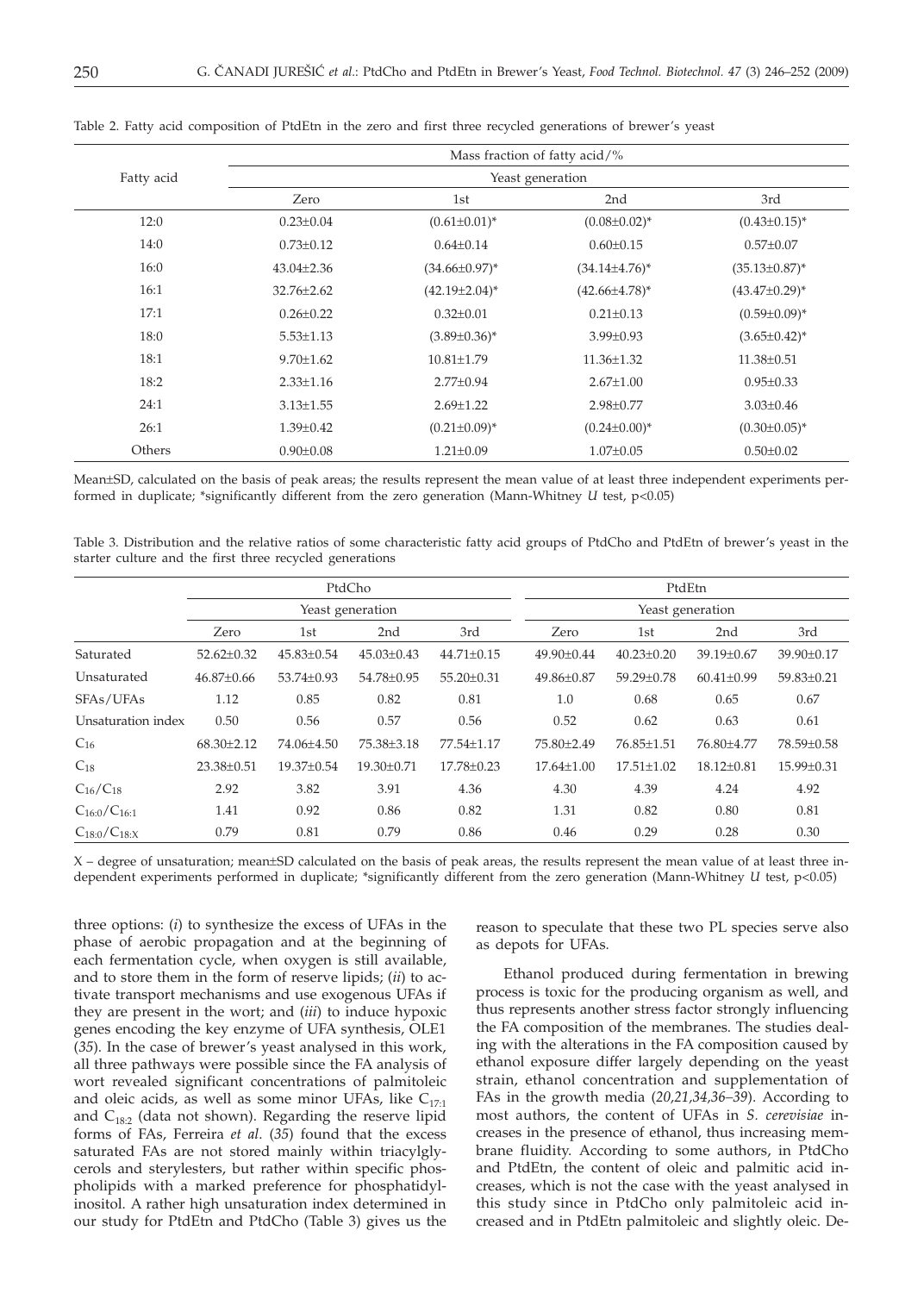spite the anaerobic conditions, which govern during fermentation, the fact that UFAs prevailed in the recycled generations shows that the influence of ethanol can be considered as more significant, overcoming the effect of oxygen depletion.

The conditions of induced unsaturation and, therefore, increased membrane fluidity and permeability as a diffusion barrier could cause alterations in the functioning of membrane proteins. This refers more to PtdEtn because of its small polar head, since unsaturated fatty acids accentuate its conical shape, which leads to its increased nonbilayer propensity (*3,10*). Concomitant to unsaturation of both species, the increase in the PtdCho content found in our study can be regarded as counterbalancing, as a response of the yeast cells in the sense of stabilizing membrane by 'filling up', condensing its surface and providing proper conditions for protein functioning. This mechanism is even more important in the conditions of ergosterol depletion, which is the case with bottom-fermenting brewer's yeasts (*28*). Reversed profiles of PtdCho and PtdEtn suggested that PtdCho was synthesised *via* PtdEtn-methylation (*3*).

Besides fatty acyl unsaturation, chain length also influences membrane properties. Thomas *et al.* (*40*) hypothesised that the increase in the relative content of  $C_{16}$ acids increases ethanol tolerance. Accordingly, a generally high  $C_{16}$  content in all generations of the analysed yeast indicates that it is a strain with a high ethanol tolerance. The changes in the chain length of PtdCho occurred mostly by the exchange between  $C_{16}$  and  $C_{18}$  FAs, *i.e.*  $C_{16}$  increased on the account of  $C_{18}$  resulting in a significant increase in  $C_{16}/C_{18}$  ratio from 2.9 to 4.4. In PtdEtn the observed changes occurred mainly within  $C_{16}$  and  $C_{18}$ , resulting in small variations of  $C_{16}/C_{18}$  ratio (4.2–4.9). The increment of the  $C_{16}$  content in PtdCho of the recycled generations (up to 10 % of TFAs comparing the zero and 3rd generation) was considerable and may be regarded as an indicator of an increased ethanol tolerance gradually developed with recycling.

# **Conclusions**

PtdCho and PtdEtn mass fractions, as well as their fatty acid compositions, altered markedly in the stressed recycled generations. The alterations were mostly expressed in the first recycled generation compared to the starter culture. These changes can be attributed to the stress response caused by the changes in environmental conditions to which the yeast was subjected during beer fermentation. Relatively small differences in the mass fractions and fatty acid compositions of PtdCho and PtdEtn between the recycled generations point out that the yeast cells accommodated gradually to the unfavourable fermentation conditions. Taking into consideration that the 3rd generation is preferred in many breweries, the characteristic arch-shaped profile of several analysed parameters could also be attributed to the brewer's yeast adaptation developed with recycling. It can be concluded that the brewer's yeast is capable of adapting to stress conditions partially by modifying the PtdCho/PtdEtn ratio and the unsaturation degree of their FAs, which indicates that it is suitable for multiple recycling.

#### *Acknowledgements*

This work was supported by the Croatian Ministry of Science, Education and Sports (technological project TP-01/0062–64). We wish to thank Mrs Katica Georgiú for technical assistance. We are deeply grateful to Professor Günther Daum and his co-workers from the Institute of Biochemistry in Graz for sharing unselfishly with us their knowledge and experience.

# **References**

- *1.* M.E. van der Rest, A.H. Kamminga, A. Nakano, Y. Anraku, B. Poolman, W.N. Konings, The plasma membrane of *Saccharomyces cerevisiae*: Structure, function, and biogenesis, *Microbiol. Rev. 59* (1995) 304–322.
- 2. J. Šajbidor, Effect of some environmental factors on the content and composition of microbial membrane lipids, *Crit. Rev. Biotechnol. 17* (1997) 87–103.
- *3.* A.I.P.M. de Kroon, Metabolism of phosphatidylcholine and its implications for lipid acyl chain composition in *Saccharomyces cerevisiae*, *Biochim. Biophys. Acta, 1771* (2007) 343– 352.
- *4.* H. Alexandre, B. Mathieu, C. Charpentier, Alteration in membrane fluidity and lipid composition, and modulation of H+-ATPase activity in *Saccharomyces cerevisiae* caused by decanoic acid, *Microbiology, 142* (1996) 469–475.
- *5.* R. Prasad, A.H. Rose, Involvement of lipids in solute transport in yeasts, *Yeast, 2* (1986) 205–220.
- *6.* G. Szolderits, A. Hermetter, F. Paltauf, G. Daum, Membrane properties modulate the activity of a phosphatidylinositol transfer protein from the yeast, *Saccharomyces cerevisiae*, *Biochim. Biophys. Acta, 27* (1989) 301–309.
- *7.* C. Ivorra, J.E. Pérez-Ortin, M. del Olmo, An inverse correlation between stress resistance and stuck fermentations in wine yeasts: A molecular study, *Biotechnol. Bioeng. 64* (1999) 668–708.
- *8.* I. Mannazzu, D. Angelozzi, S. Belviso, M. Budroni, G.A. Farris, P. Goffrini, T. Lodi, M. Marzona, L. Bardi, Behaviour of *Saccharomyces cerevisiae* wine strains during adaptation to unfavourable conditions of fermentation on synthetic medium: Cell lipid composition, membrane integrity, viability and fermentative activity, *Int. J. Food Microbiol*. *121* (2008) 84–91.
- *9.* G. Daum, N.D. Lees, M. Bard, R. Dickson, Biochemistry, cell biology and molecular biology of lipids of *Saccharomyces cerevisiae*, *Yeast*, *14* (1998) 1471–1510.
- *10.* P.R. Cullis, B. de Kruijff, Lipid polymorphism and the functional roles of lipids in biological membranes, *BBA – Biomembranes, 559* (1979) 399–420.
- *11.* B. de Kruijff, Membranes, where lipids and proteins meet, *Chem. Phys. Lipids*, *143* (2006) 41–42.
- *12.* H.A. Boumann, J. Gubbens, M.C. Koorengevel, C.S. Oh, C.E. Martin, A.J.R. Heck, J. Patton-Vogt, S.A. Henry, B. de Kruijff, A.I.P.M. de Kroon, Depletion of phosphatidylcholine in yeast induces shortening and increased saturation of the lipid acyl chains: Evidence for regulation of intrinsic membrane curvature in a eukaryote, *Mol. Biol. Cell*, *17* (2006) 1006–1017.
- *13.* R.P. Jones, P.F. Greenfield, Ethanol and the fluidity of the yeast plasma membrane, *Yeast, 3* (1987) 223–232.
- *14.* N.J. Russell, Adaptive modifications in membranes of halotolerant and halophilic microorganisms, *J. Bioenerg. Biomembr*. *21* (1989) 93–113.
- *15.* T.W. Jeffries, Y.S. Jin, Ethanol and thermotolerance in the bioconversion of xylose by yeasts, *Adv. Appl. Microbiol*. *47* (2000) 221–268.